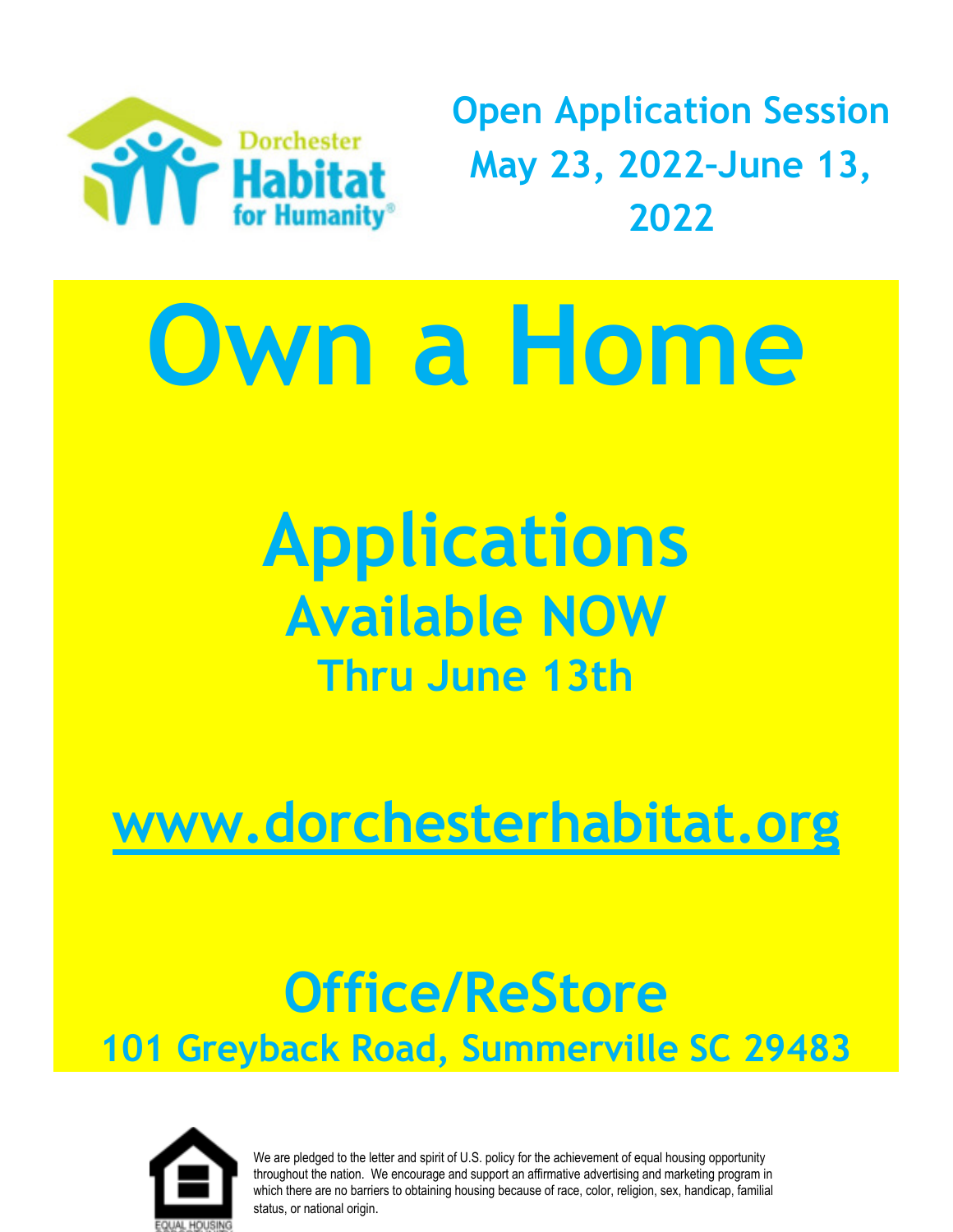# **Dorchester Habitat for Humanity Homeownership Program Requirements**



**Need**

\*Demonstrate a need for an affordable and decent home. \*Gross household income must be within 35-80% of Dorchester County's Area Median Income (AMI).

#### 2022 MEDIAN INCOME GUIDELINES [WWW.SHA.STATE.SC.US](http://www.sha.state.sc.us/) AMI as of April 2022 = \$96,400 HUD HOME Program and the South Carolina Housing Trust Fund Federal Home Loan Bank (FHLB)

| <b>Family Size</b> | <b>Minimum Income</b> | <b>Minimum Income</b> | <b>Maximum Income</b> | <b>Maximum Income</b> |
|--------------------|-----------------------|-----------------------|-----------------------|-----------------------|
|                    | Annually              | Monthly               | Annually              | Monthly               |
|                    | \$22,509              | \$1,876               | \$51,450              | \$4,288               |
|                    | \$25,725              | \$2,144               | \$58,800              | \$4,900               |
|                    | \$28,941              | \$2,412               | \$66,150              | \$5,513               |
|                    | \$32,134              | \$2,678               | \$73,450              | \$6,121               |
|                    | \$34,716              | \$2,893               | \$79,350              | \$6,613               |

#### **Ability to Pay**

\*Ability to pay a small, interest-free mortgage.

\*Steady source of income.

\*Established and good credit and payment history.

\*Housing Expenses-to-Income Ratio maintained at or below 32%.

\*Debt-to-Income (Long Term Debt) Ratio maintained at or below 40%.

#### **Partnership**

\*Willing to partner with Dorchester Habitat for Humanity by working at least 425 hours of Sweat-Equity. Includes working at least 120 hours building your own home and other families' homes. \*Make a \$2,500 down payment of closing costs toward the purchase of your home.

\*Complete financial and homebuyer education and coaching.

\*Demonstrate initiative and enthusiasm, proving that you want a Habitat home and are willing to work for it.

#### **Residency**

\*Be a citizen of the United States or a legal permanent resident.

\*Work and/or live in Dorchester County and have done so for the 12 months immediately before submitting your Application.



We are pledged to the letter and spirit of U.S. policy for the achievement of equal housing opportunity throughout the nation. We encourage and support an affirmative advertising and marketing program in which there are no barriers to obtaining housing because of race, color, religion, sex, handicap, familial status or national origin.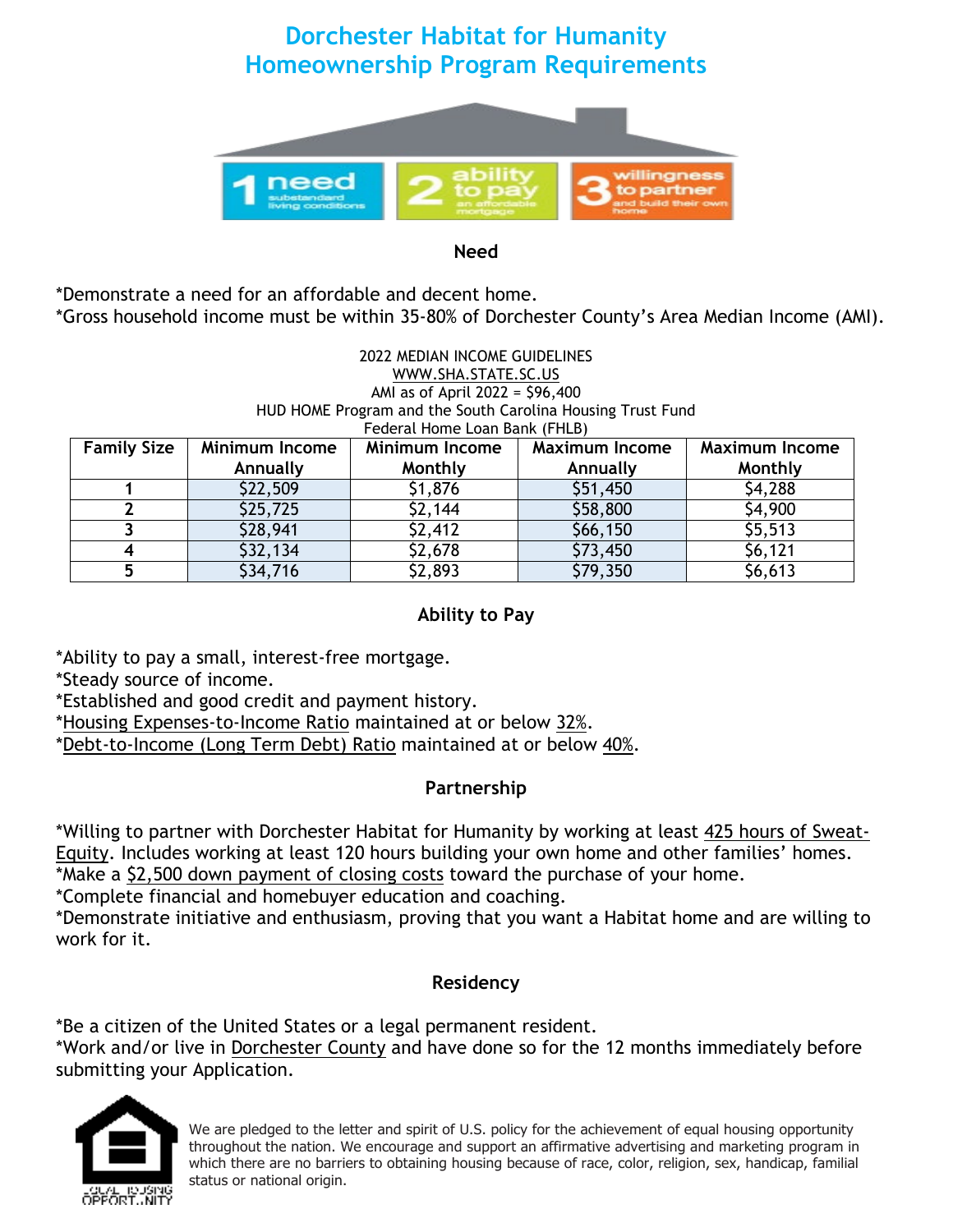

Dorchester Habitat for Humanity, Inc. 101 Greyback Road, Summerville, SC 29483 (843) 851-1414, ext. 103

Application Habitat Homeownership Program



We are pledged to the letter and spirit of U.S. policy for the achievement of equal housing opportunity throughout the nation. We encourage and support an affirmative advertising and marketing program in which there are no barriers to obtaining housing because of race, color, religion, sex, handicap, familial status or national origin.

Dear Applicant: Please complete this application to determine if you qualify for the Habitat for Humanity homeownership program. Please fill out the application as completely and accurately as possible. All information you include on this application will be kept confidential in accordance with the Gramm-Leach-Bliley Act.

#### 1. APPLICANT INFORMATION

| <b>Applicant</b>                                                                           |            |     |        |        | <b>Co-applicant</b>                                                                       |                                                                                                                                                                                                                                |     |        |        |
|--------------------------------------------------------------------------------------------|------------|-----|--------|--------|-------------------------------------------------------------------------------------------|--------------------------------------------------------------------------------------------------------------------------------------------------------------------------------------------------------------------------------|-----|--------|--------|
| Applicant's name                                                                           |            |     |        |        | Co-applicant's name                                                                       |                                                                                                                                                                                                                                |     |        |        |
|                                                                                            |            |     |        |        |                                                                                           |                                                                                                                                                                                                                                |     |        |        |
| Social Security number                                                                     | Home phone |     |        | Age    | Social Security number                                                                    | Home phone                                                                                                                                                                                                                     |     |        | Age    |
|                                                                                            |            |     |        |        |                                                                                           |                                                                                                                                                                                                                                |     |        |        |
| $\Box$ Separated $\Box$ Unmarried (Incl. single, divorced, widowed)<br>$\Box$ Married      |            |     |        |        | $\Box$ Married                                                                            | $\Box$ Separated $\Box$ Unmarried (Incl. single, divorced, widowed)                                                                                                                                                            |     |        |        |
| <b>Dependents</b> and others who will live with you (not listed by co-applicant)           |            |     |        |        |                                                                                           | <b>Dependents</b> and others who will live with you (not listed by co-applicant)                                                                                                                                               |     |        |        |
| Name                                                                                       |            | Age | Male   | Female | Name                                                                                      |                                                                                                                                                                                                                                | Age | Male   | Female |
| the control of the control of the control of the control of the control of                 |            |     | □      | $\Box$ |                                                                                           | the control of the control of the control of the control of the control of                                                                                                                                                     |     | $\Box$ | $\Box$ |
|                                                                                            |            |     | □      | $\Box$ |                                                                                           |                                                                                                                                                                                                                                |     | □      | $\Box$ |
|                                                                                            |            |     | $\Box$ |        |                                                                                           |                                                                                                                                                                                                                                |     | $\Box$ | $\Box$ |
|                                                                                            |            |     |        | $\Box$ |                                                                                           | the control of the control of the control of the control of the control of                                                                                                                                                     |     |        |        |
| the control of the control of the control of the control of the control of                 |            |     | □      | $\Box$ | the control of the control of the control of the control of the control of the control of |                                                                                                                                                                                                                                |     | $\Box$ | $\Box$ |
|                                                                                            |            |     | $\Box$ | $\Box$ |                                                                                           | the control of the control of the control of the control of the control of the control of                                                                                                                                      |     | $\Box$ | $\Box$ |
| Present address (street, city, state, ZIP code)                                            |            |     | $\Box$ | Own    | Present address (street, city, state, ZIP code)                                           |                                                                                                                                                                                                                                |     | $\Box$ | Own    |
|                                                                                            |            |     | п      | Rent   |                                                                                           |                                                                                                                                                                                                                                |     | П      | Rent   |
|                                                                                            |            |     |        |        |                                                                                           |                                                                                                                                                                                                                                |     |        |        |
|                                                                                            |            |     |        |        |                                                                                           |                                                                                                                                                                                                                                |     |        |        |
| If you have lived at your present address for less than two years, complete the following: |            |     |        |        |                                                                                           |                                                                                                                                                                                                                                |     |        |        |
| Last address (street, city, state, ZIP code)                                               |            |     | $\Box$ | Own    | Last address (street, city, state, ZIP code)                                              |                                                                                                                                                                                                                                |     | $\Box$ | Own    |
|                                                                                            |            |     | п      | Rent   |                                                                                           |                                                                                                                                                                                                                                |     | п      | Rent   |
|                                                                                            |            |     |        |        |                                                                                           |                                                                                                                                                                                                                                |     |        |        |
|                                                                                            |            |     |        |        |                                                                                           | Number of years and the state of the state of the state of the state of the state of the state of the state of the state of the state of the state of the state of the state of the state of the state of the state of the sta |     |        |        |

#### 2. FOR OFFICE USE ONLY — DO NOT WRITE IN THIS SPACE

| Date received:                                   | Date of selection committee approval: |
|--------------------------------------------------|---------------------------------------|
| Date of notice of incomplete application letter: | Date of board approval:               |
| Date of adverse action letter:                   | Date of partnership agreement.        |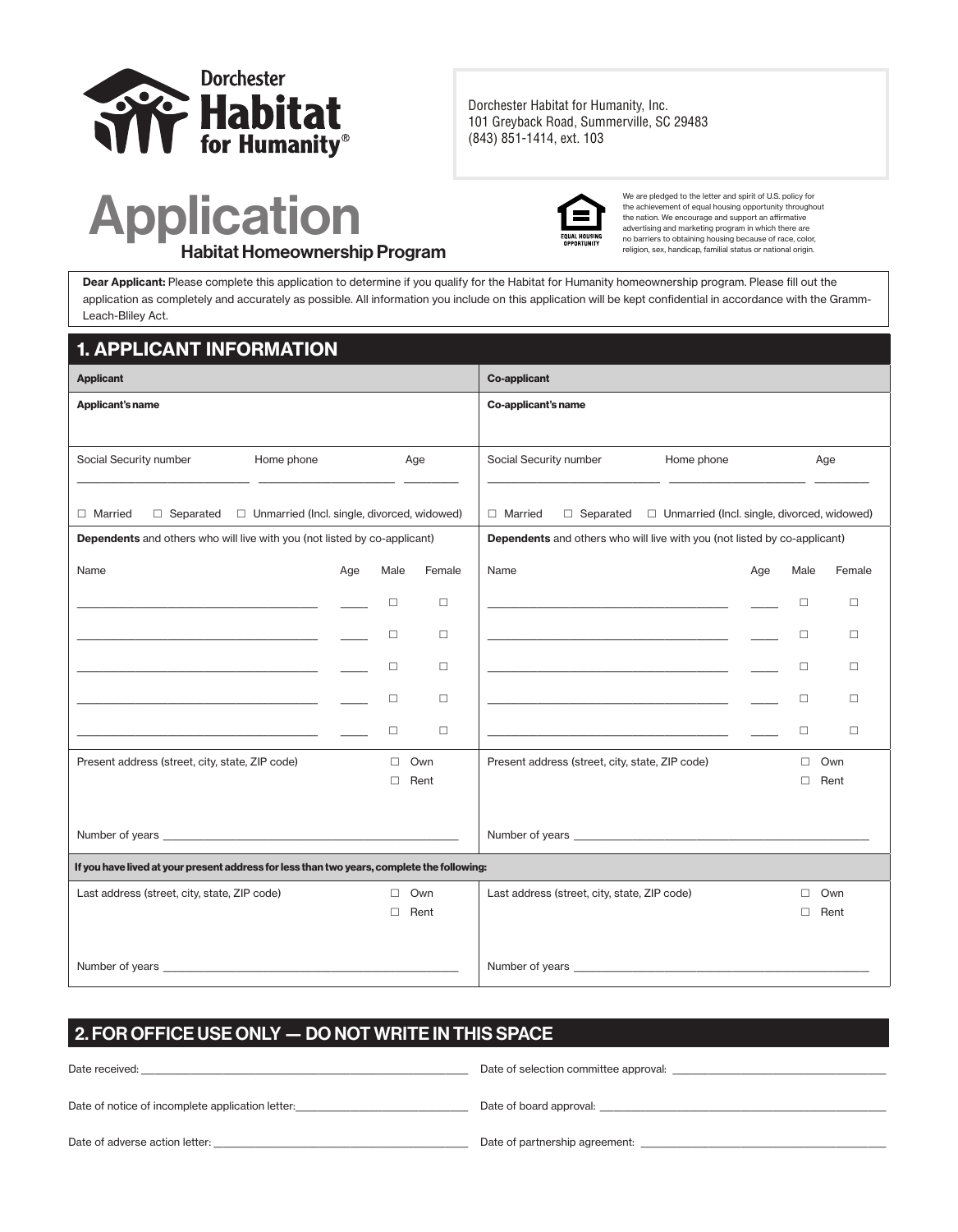#### 3. WILLINGNESS TO PARTNER

To be considered for Habitat homeownership, you and your family must be willing to complete a certain number of "sweat-equity" hours. Your help in building your home and the homes of others is called "sweat equity" and may include clearing the lot, painting, helping with construction, working in the Habitat office, attending homeownership classes or other approved activities.

#### I AM WILLING TO COMPLETE THE REQUIRED SWEAT-EQUITY HOURS:

|              | Yes | No |
|--------------|-----|----|
| Applicant    |     |    |
| Co-applicant |     |    |

#### 4. PRESENT HOUSING CONDITIONS

Number of bedrooms (please circle)  $1$  2 3 4 5

Other rooms in the place where you are currently living:

#### $\Box$  Kitchen  $\Box$  Bathroom  $\Box$  Living room  $\Box$  Dining room

 $\Box$  Other (please describe)

If you rent your residence, what is your monthly rent payment? \$ \_\_\_\_\_\_\_\_\_\_\_\_\_\_\_\_\_\_\_\_\_\_\_\_\_\_\_\_\_\_\_\_\_ /month (Please supply a copy of your lease or a copy of a money order receipt or canceled rent check.)

Name, address and phone number of current landlord:

In the space below, describe the condition of the house or apartment where you live. Why do you need a Habitat home?

#### 5. PROPERTY INFORMATION

| If you own your residence, what is your monthly mortgage payment? \$ |  |                                         | month Unpaid balance \$ |
|----------------------------------------------------------------------|--|-----------------------------------------|-------------------------|
| Do you own land?                                                     |  | $\Box$ No $\Box$ Yes Monthly payment \$ | Unpaid balance \$       |

\_\_\_\_\_\_\_\_\_\_\_\_\_\_\_\_\_\_\_\_\_\_\_\_\_\_\_\_\_\_\_\_\_\_\_\_\_\_\_\_\_\_\_\_\_\_\_\_\_\_\_\_\_\_\_\_\_\_\_\_\_\_\_\_\_\_\_\_\_\_\_\_\_\_\_\_\_\_\_\_\_\_\_\_\_\_\_\_\_\_\_\_\_\_\_\_\_\_\_\_\_\_\_\_\_\_\_\_\_\_\_\_\_\_\_\_\_\_\_\_\_\_\_\_\_\_\_\_\_\_\_\_\_\_\_\_\_\_\_\_\_\_\_\_\_\_\_\_\_\_\_\_\_\_\_\_\_\_\_\_\_\_\_\_\_\_\_\_\_\_\_\_\_\_\_\_\_\_\_ \_\_\_\_\_\_\_\_\_\_\_\_\_\_\_\_\_\_\_\_\_\_\_\_\_\_\_\_\_\_\_\_\_\_\_\_\_\_\_\_\_\_\_\_\_\_\_\_\_\_\_\_\_\_\_\_\_\_\_\_\_\_\_\_\_\_\_\_\_\_\_\_\_\_\_\_\_\_\_\_\_\_\_\_\_\_\_\_\_\_\_\_\_\_\_\_\_\_\_\_\_\_\_\_\_\_\_\_\_\_\_\_\_\_\_\_\_\_\_\_\_\_\_\_\_\_\_\_\_\_\_\_\_\_\_\_\_\_\_\_\_\_\_\_\_\_\_\_\_\_\_\_\_\_\_\_\_\_\_\_\_\_\_\_\_\_\_\_\_\_\_\_\_\_\_\_\_\_\_

\_\_\_\_\_\_\_\_\_\_\_\_\_\_\_\_\_\_\_\_\_\_\_\_\_\_\_\_\_\_\_\_\_\_\_\_\_\_\_\_\_\_\_\_\_\_\_\_\_\_\_\_\_\_\_\_\_\_\_\_\_\_\_\_\_\_\_\_\_\_\_\_\_\_\_\_\_\_\_\_\_\_\_\_\_\_\_\_\_\_\_\_\_\_\_\_\_\_\_\_\_\_\_\_\_\_\_\_\_\_\_\_\_\_\_\_\_\_\_\_\_\_\_\_\_\_\_\_\_\_\_\_\_\_\_\_\_\_\_\_\_\_\_\_\_\_\_\_\_\_\_\_\_\_\_\_\_\_\_\_\_\_\_\_\_\_\_\_\_\_\_\_\_\_\_\_\_\_\_

\_\_\_\_\_\_\_\_\_\_\_\_\_\_\_\_\_\_\_\_\_\_\_\_\_\_\_\_\_\_\_\_\_\_\_\_\_\_\_\_\_\_\_\_\_\_\_\_\_\_\_\_\_\_\_\_\_\_\_\_\_\_\_\_\_\_\_\_\_\_\_\_\_\_\_\_\_\_\_\_\_\_\_\_\_\_\_\_\_\_\_\_\_\_\_\_\_\_\_\_\_\_\_\_\_\_\_\_\_\_\_\_\_\_\_\_\_\_\_\_\_\_\_\_\_\_\_\_\_\_\_\_\_\_\_\_\_\_\_\_\_\_\_\_\_\_\_\_\_\_\_\_\_\_\_\_\_\_\_\_\_\_\_\_\_\_\_\_\_\_\_\_\_\_\_\_\_\_\_ \_\_\_\_\_\_\_\_\_\_\_\_\_\_\_\_\_\_\_\_\_\_\_\_\_\_\_\_\_\_\_\_\_\_\_\_\_\_\_\_\_\_\_\_\_\_\_\_\_\_\_\_\_\_\_\_\_\_\_\_\_\_\_\_\_\_\_\_\_\_\_\_\_\_\_\_\_\_\_\_\_\_\_\_\_\_\_\_\_\_\_\_\_\_\_\_\_\_\_\_\_\_\_\_\_\_\_\_\_\_\_\_\_\_\_\_\_\_\_\_\_\_\_\_\_\_\_\_\_\_\_\_\_\_\_\_\_\_\_\_\_\_\_\_\_\_\_\_\_\_\_\_\_\_\_\_\_\_\_\_\_\_\_\_\_\_\_\_\_\_\_\_\_\_\_\_\_\_\_ \_\_\_\_\_\_\_\_\_\_\_\_\_\_\_\_\_\_\_\_\_\_\_\_\_\_\_\_\_\_\_\_\_\_\_\_\_\_\_\_\_\_\_\_\_\_\_\_\_\_\_\_\_\_\_\_\_\_\_\_\_\_\_\_\_\_\_\_\_\_\_\_\_\_\_\_\_\_\_\_\_\_\_\_\_\_\_\_\_\_\_\_\_\_\_\_\_\_\_\_\_\_\_\_\_\_\_\_\_\_\_\_\_\_\_\_\_\_\_\_\_\_\_\_\_\_\_\_\_\_\_\_\_\_\_\_\_\_\_\_\_\_\_\_\_\_\_\_\_\_\_\_\_\_\_\_\_\_\_\_\_\_\_\_\_\_\_\_\_\_\_\_\_\_\_\_\_\_\_ \_\_\_\_\_\_\_\_\_\_\_\_\_\_\_\_\_\_\_\_\_\_\_\_\_\_\_\_\_\_\_\_\_\_\_\_\_\_\_\_\_\_\_\_\_\_\_\_\_\_\_\_\_\_\_\_\_\_\_\_\_\_\_\_\_\_\_\_\_\_\_\_\_\_\_\_\_\_\_\_\_\_\_\_\_\_\_\_\_\_\_\_\_\_\_\_\_\_\_\_\_\_\_\_\_\_\_\_\_\_\_\_\_\_\_\_\_\_\_\_\_\_\_\_\_\_\_\_\_\_\_\_\_\_\_\_\_\_\_\_\_\_\_\_\_\_\_\_\_\_\_\_\_\_\_\_\_\_\_\_\_\_\_\_\_\_\_\_\_\_\_\_\_\_\_\_\_\_\_

If you wish your property to be considered for building your Habitat home, please attach land documentation.

| 6. EMPLOYMENT INFORMATION                                                         |                             |                                             |                             |  |  |  |  |
|-----------------------------------------------------------------------------------|-----------------------------|---------------------------------------------|-----------------------------|--|--|--|--|
| <b>Applicant</b>                                                                  |                             | <b>Co-applicant</b>                         |                             |  |  |  |  |
| Name and address of <b>CURRENT</b> employer                                       | Years on the job            | Name and address of <b>CURRENT</b> employer | Years on the job            |  |  |  |  |
|                                                                                   | Monthly (gross) wages<br>\$ |                                             | Monthly (gross) wages<br>\$ |  |  |  |  |
| Type of business                                                                  | <b>Business phone</b>       | Type of business                            | <b>Business phone</b>       |  |  |  |  |
| If working at current job less than one year, complete the following information: |                             |                                             |                             |  |  |  |  |
| Name and address of LAST employer                                                 | Years on the job            | Name and address of LAST employer           | Years on the job            |  |  |  |  |
|                                                                                   | Monthly (gross) wages<br>\$ |                                             | Monthly (gross) wages<br>\$ |  |  |  |  |
| Type of business                                                                  | <b>Business phone</b>       | Type of business                            | <b>Business phone</b>       |  |  |  |  |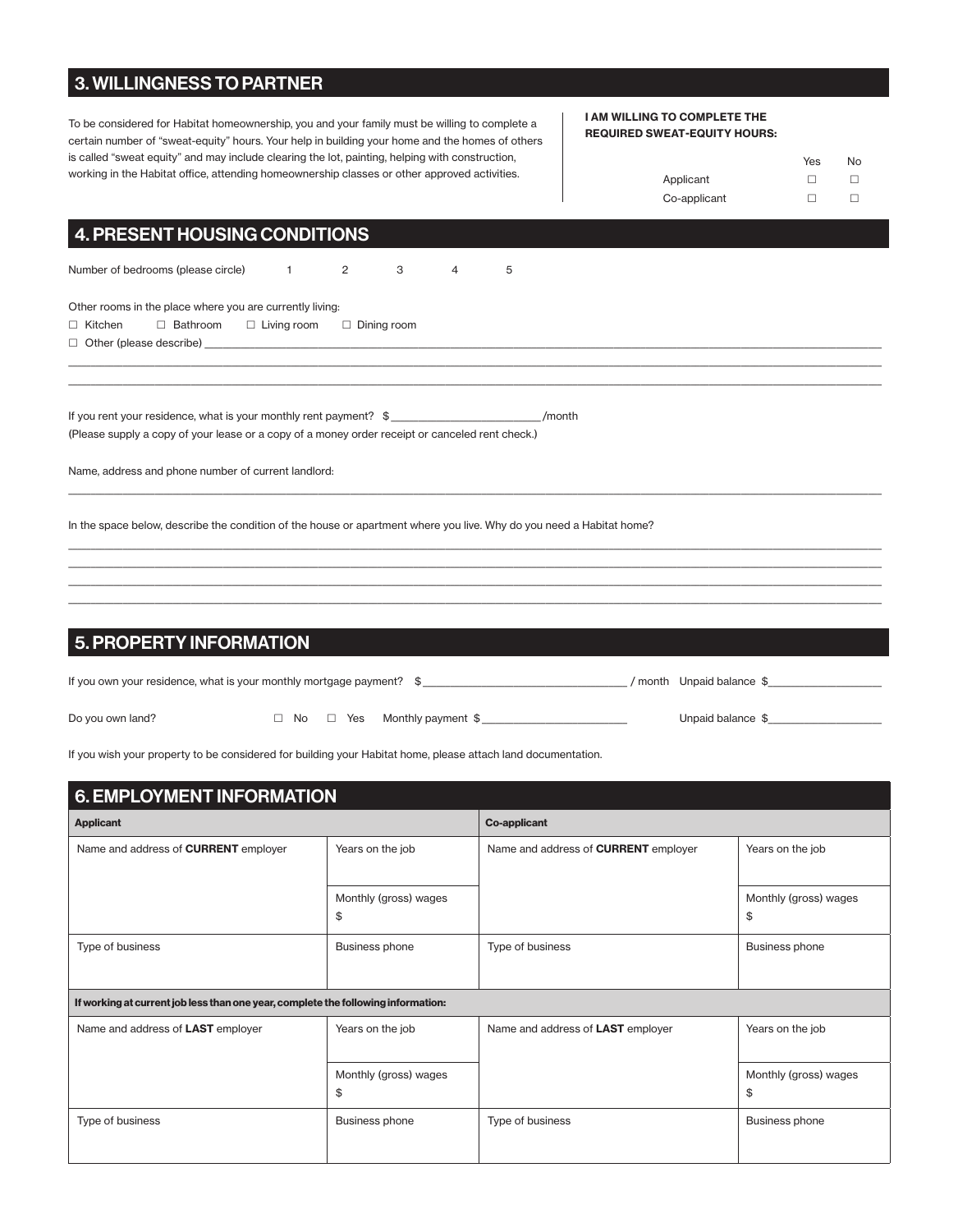| 7. MONTHLY INCOME    |                                                                       |    |              |    |  |  |  |  |
|----------------------|-----------------------------------------------------------------------|----|--------------|----|--|--|--|--|
| Income source        | <b>Others in household</b><br><b>Applicant</b><br><b>Co-applicant</b> |    | <b>Total</b> |    |  |  |  |  |
| Wages                | \$                                                                    | \$ | \$           | \$ |  |  |  |  |
| <b>TANF</b>          | \$                                                                    | \$ | \$           | \$ |  |  |  |  |
| Alimony              | \$                                                                    | \$ | \$           | \$ |  |  |  |  |
| Child support        | \$                                                                    | \$ | \$           | \$ |  |  |  |  |
| Social Security      | \$                                                                    | \$ | \$           | \$ |  |  |  |  |
| SSI                  | \$                                                                    | \$ | \$           | \$ |  |  |  |  |
| Disability           | \$                                                                    | \$ | \$           | \$ |  |  |  |  |
| Section 8 housing    | \$                                                                    | \$ | \$           | \$ |  |  |  |  |
|                      |                                                                       | \$ | \$           | \$ |  |  |  |  |
| Other: _____________ |                                                                       | \$ | \$           | \$ |  |  |  |  |
|                      |                                                                       | \$ | \$           | \$ |  |  |  |  |
| <b>Total</b>         | \$                                                                    | \$ | \$           | \$ |  |  |  |  |

|                                   |             | HOUSEHOLD MEMBERS WHOSE INCOME IS LISTED ABOVE |                       |               |  |  |  |  |  |
|-----------------------------------|-------------|------------------------------------------------|-----------------------|---------------|--|--|--|--|--|
| <b>PLEASE NOTE:</b>               | <b>Name</b> | Income source                                  | <b>Monthly income</b> | Date of birth |  |  |  |  |  |
| Self-employed applicants may      |             |                                                |                       |               |  |  |  |  |  |
| be required to provide additional |             |                                                |                       |               |  |  |  |  |  |
| documentation such as tax         |             |                                                |                       |               |  |  |  |  |  |
| returns and financial statements. |             |                                                |                       |               |  |  |  |  |  |
|                                   |             |                                                |                       |               |  |  |  |  |  |
|                                   |             |                                                |                       |               |  |  |  |  |  |

## 8. SOURCE OF DOWN PAYMENT AND CLOSING COSTS

Where will you get the money to make the down payment or pay for closing costs (for example, savings or parents)? If you borrow the money, whom will you borrow it from, and how will you pay it back? \_\_\_\_\_\_\_\_\_\_\_\_\_\_\_\_\_\_\_\_\_\_\_\_\_\_\_\_\_\_\_\_\_\_\_\_\_\_\_\_\_\_\_\_\_\_\_\_\_\_\_\_\_\_\_\_\_\_\_\_\_\_\_\_\_\_\_\_\_\_\_\_\_\_\_\_\_\_\_\_\_\_\_\_\_\_\_\_\_\_\_\_\_\_\_\_\_\_\_\_\_\_\_\_\_\_\_\_\_\_\_\_\_\_\_\_\_\_\_\_\_\_\_\_\_\_\_\_\_\_\_\_\_\_\_\_\_\_\_\_\_\_\_\_\_\_\_\_\_\_\_\_\_\_\_\_\_\_\_\_\_\_\_\_\_\_\_\_\_\_\_\_\_\_\_\_\_\_\_

\_\_\_\_\_\_\_\_\_\_\_\_\_\_\_\_\_\_\_\_\_\_\_\_\_\_\_\_\_\_\_\_\_\_\_\_\_\_\_\_\_\_\_\_\_\_\_\_\_\_\_\_\_\_\_\_\_\_\_\_\_\_\_\_\_\_\_\_\_\_\_\_\_\_\_\_\_\_\_\_\_\_\_\_\_\_\_\_\_\_\_\_\_\_\_\_\_\_\_\_\_\_\_\_\_\_\_\_\_\_\_\_\_\_\_\_\_\_\_\_\_\_\_\_\_\_\_\_\_\_\_\_\_\_\_\_\_\_\_\_\_\_\_\_\_\_\_\_\_\_\_\_\_\_\_\_\_\_\_\_\_\_\_\_\_\_\_\_\_\_\_\_\_\_\_\_\_\_\_ \_\_\_\_\_\_\_\_\_\_\_\_\_\_\_\_\_\_\_\_\_\_\_\_\_\_\_\_\_\_\_\_\_\_\_\_\_\_\_\_\_\_\_\_\_\_\_\_\_\_\_\_\_\_\_\_\_\_\_\_\_\_\_\_\_\_\_\_\_\_\_\_\_\_\_\_\_\_\_\_\_\_\_\_\_\_\_\_\_\_\_\_\_\_\_\_\_\_\_\_\_\_\_\_\_\_\_\_\_\_\_\_\_\_\_\_\_\_\_\_\_\_\_\_\_\_\_\_\_\_\_\_\_\_\_\_\_\_\_\_\_\_\_\_\_\_\_\_\_\_\_\_\_\_\_\_\_\_\_\_\_\_\_\_\_\_\_\_\_\_\_\_\_\_\_\_\_\_\_ \_\_\_\_\_\_\_\_\_\_\_\_\_\_\_\_\_\_\_\_\_\_\_\_\_\_\_\_\_\_\_\_\_\_\_\_\_\_\_\_\_\_\_\_\_\_\_\_\_\_\_\_\_\_\_\_\_\_\_\_\_\_\_\_\_\_\_\_\_\_\_\_\_\_\_\_\_\_\_\_\_\_\_\_\_\_\_\_\_\_\_\_\_\_\_\_\_\_\_\_\_\_\_\_\_\_\_\_\_\_\_\_\_\_\_\_\_\_\_\_\_\_\_\_\_\_\_\_\_\_\_\_\_\_\_\_\_\_\_\_\_\_\_\_\_\_\_\_\_\_\_\_\_\_\_\_\_\_\_\_\_\_\_\_\_\_\_\_\_\_\_\_\_\_\_\_\_\_\_ \_\_\_\_\_\_\_\_\_\_\_\_\_\_\_\_\_\_\_\_\_\_\_\_\_\_\_\_\_\_\_\_\_\_\_\_\_\_\_\_\_\_\_\_\_\_\_\_\_\_\_\_\_\_\_\_\_\_\_\_\_\_\_\_\_\_\_\_\_\_\_\_\_\_\_\_\_\_\_\_\_\_\_\_\_\_\_\_\_\_\_\_\_\_\_\_\_\_\_\_\_\_\_\_\_\_\_\_\_\_\_\_\_\_\_\_\_\_\_\_\_\_\_\_\_\_\_\_\_\_\_\_\_\_\_\_\_\_\_\_\_\_\_\_\_\_\_\_\_\_\_\_\_\_\_\_\_\_\_\_\_\_\_\_\_\_\_\_\_\_\_\_\_\_\_\_\_\_\_ \_\_\_\_\_\_\_\_\_\_\_\_\_\_\_\_\_\_\_\_\_\_\_\_\_\_\_\_\_\_\_\_\_\_\_\_\_\_\_\_\_\_\_\_\_\_\_\_\_\_\_\_\_\_\_\_\_\_\_\_\_\_\_\_\_\_\_\_\_\_\_\_\_\_\_\_\_\_\_\_\_\_\_\_\_\_\_\_\_\_\_\_\_\_\_\_\_\_\_\_\_\_\_\_\_\_\_\_\_\_\_\_\_\_\_\_\_\_\_\_\_\_\_\_\_\_\_\_\_\_\_\_\_\_\_\_\_\_\_\_\_\_\_\_\_\_\_\_\_\_\_\_\_\_\_\_\_\_\_\_\_\_\_\_\_\_\_\_\_\_\_\_\_\_\_\_\_\_\_

| 9. ASSETS                                             |                |             |            |                       |                        |
|-------------------------------------------------------|----------------|-------------|------------|-----------------------|------------------------|
| Name of bank, savings and loan,<br>credit union, etc. | <b>Address</b> | City, state | <b>ZIP</b> | <b>Account number</b> | <b>Current balance</b> |
|                                                       |                |             |            |                       | $\frac{1}{2}$          |
|                                                       |                |             |            |                       | $\frac{1}{2}$          |
|                                                       |                |             |            |                       | \$                     |
|                                                       |                |             |            |                       | $\frac{1}{2}$          |
|                                                       |                |             |            |                       | \$                     |
|                                                       |                |             |            |                       | \$                     |
|                                                       |                |             |            |                       | \$                     |
|                                                       |                |             |            |                       | \$                     |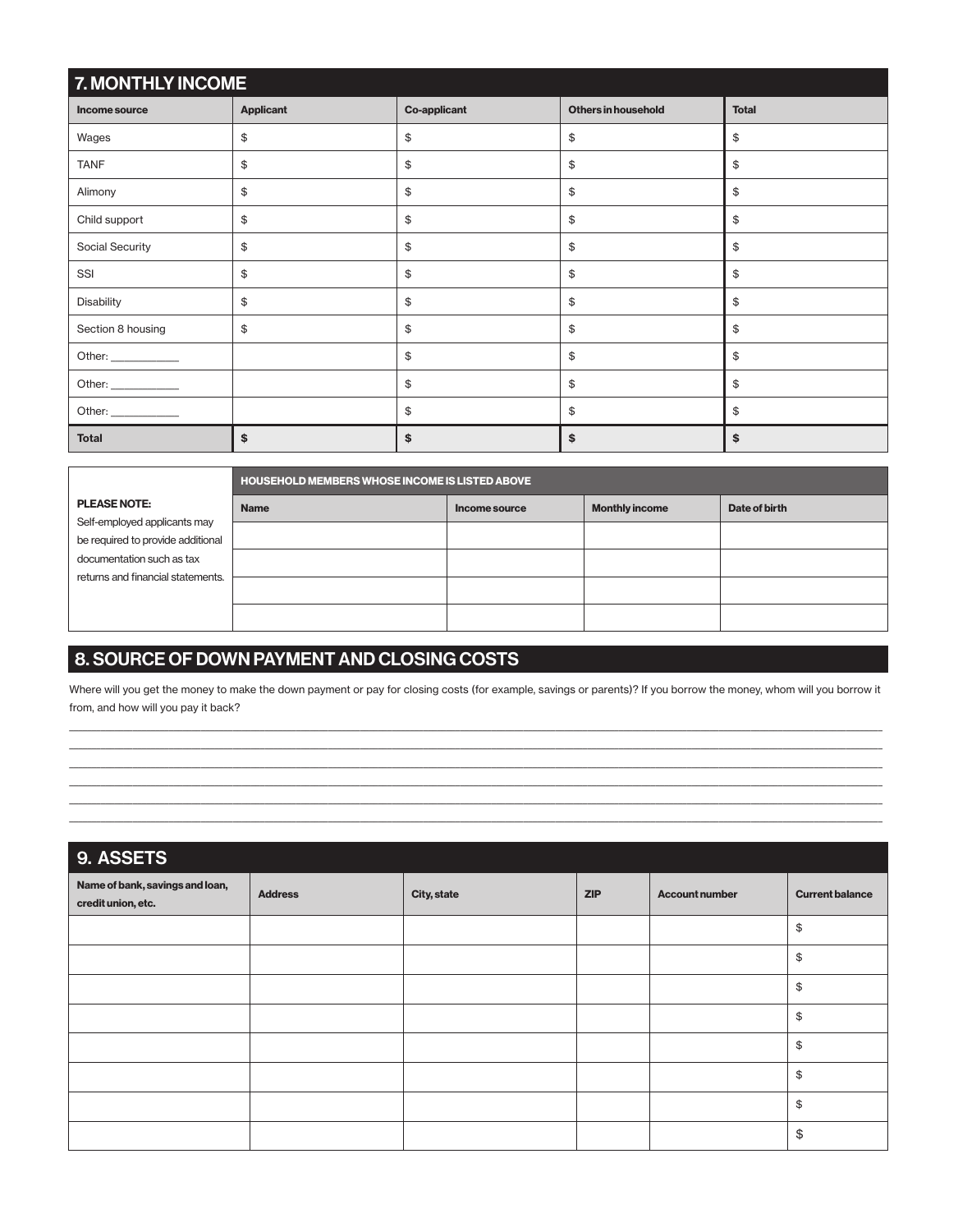### 10. DEBT

|                                                      | TO WHOM DO YOU AND THE CO-APPLICANT(S) OWE MONEY? |                       |                    |                        |                       |                    |  |  |
|------------------------------------------------------|---------------------------------------------------|-----------------------|--------------------|------------------------|-----------------------|--------------------|--|--|
|                                                      | <b>APPLICANT</b>                                  |                       |                    | <b>CO-APPLICANT</b>    |                       |                    |  |  |
| <b>Account</b>                                       | <b>Monthly payment</b>                            | <b>Unpaid balance</b> | Months left to pay | <b>Monthly payment</b> | <b>Unpaid balance</b> | Months left to pay |  |  |
| Other motor vehicle                                  | \$                                                | \$                    | \$                 | \$                     | \$                    | \$                 |  |  |
| Boat                                                 | \$                                                | \$                    | \$                 | \$                     | \$                    | \$                 |  |  |
| Furniture, appliances, TVs<br>(includes rent-to-own) | \$                                                | \$                    | \$                 | \$                     | \$                    | \$                 |  |  |
| Alimony                                              | \$                                                | \$                    | \$                 | \$                     | \$                    | \$                 |  |  |
| Child support                                        | \$                                                | \$                    | \$                 | \$                     | \$                    | \$                 |  |  |
| Credit card                                          | \$                                                | \$                    | \$                 | \$                     | \$                    | \$                 |  |  |
| Credit card                                          | \$                                                | \$                    | \$                 | \$                     | \$                    | \$                 |  |  |
| Credit card                                          | \$                                                | \$                    | \$                 | \$                     | \$                    | \$                 |  |  |
| <b>Total medical</b>                                 | \$                                                | \$                    | \$                 | \$                     | \$                    | \$                 |  |  |
| Other                                                | \$                                                | \$                    | \$                 | \$                     | \$                    | \$                 |  |  |
| Other                                                | \$                                                | \$                    | \$                 | \$                     | \$                    | \$                 |  |  |
| <b>Total</b>                                         | \$                                                | \$                    | \$                 | \$                     | \$                    | \$                 |  |  |

| <b>MONTHLY EXPENSES</b>  |                                           |                     |              |  |  |  |  |  |
|--------------------------|-------------------------------------------|---------------------|--------------|--|--|--|--|--|
| <b>Account</b>           | <b>Applicant</b>                          | <b>Co-applicant</b> | <b>Total</b> |  |  |  |  |  |
| Rent                     | \$                                        | \$                  | \$           |  |  |  |  |  |
| <b>Utilities</b>         | \$                                        | \$                  | \$           |  |  |  |  |  |
| Insurance                | $\, \, \raisebox{12pt}{$\scriptstyle \$}$ | $\mathfrak{S}$      | \$           |  |  |  |  |  |
| Child care               | $\, \, \raisebox{12pt}{$\scriptstyle \$}$ | \$                  | \$           |  |  |  |  |  |
| Internet service         | \$                                        | $\frac{1}{2}$       | \$           |  |  |  |  |  |
| Cell phone               | \$                                        | \$                  | \$           |  |  |  |  |  |
| Land line                | $\frac{1}{2}$                             | $\frac{1}{2}$       | \$           |  |  |  |  |  |
| <b>Business expenses</b> | \$                                        | \$                  | \$           |  |  |  |  |  |
| Union dues               | \$                                        | $\frac{1}{2}$       | \$           |  |  |  |  |  |
| Other                    | \$                                        | \$                  | \$           |  |  |  |  |  |
| Other                    | \$                                        | $\mathfrak{S}$      | \$           |  |  |  |  |  |
| Other                    | \$                                        | \$                  | \$           |  |  |  |  |  |
| <b>Total</b>             | \$                                        | \$                  | \$           |  |  |  |  |  |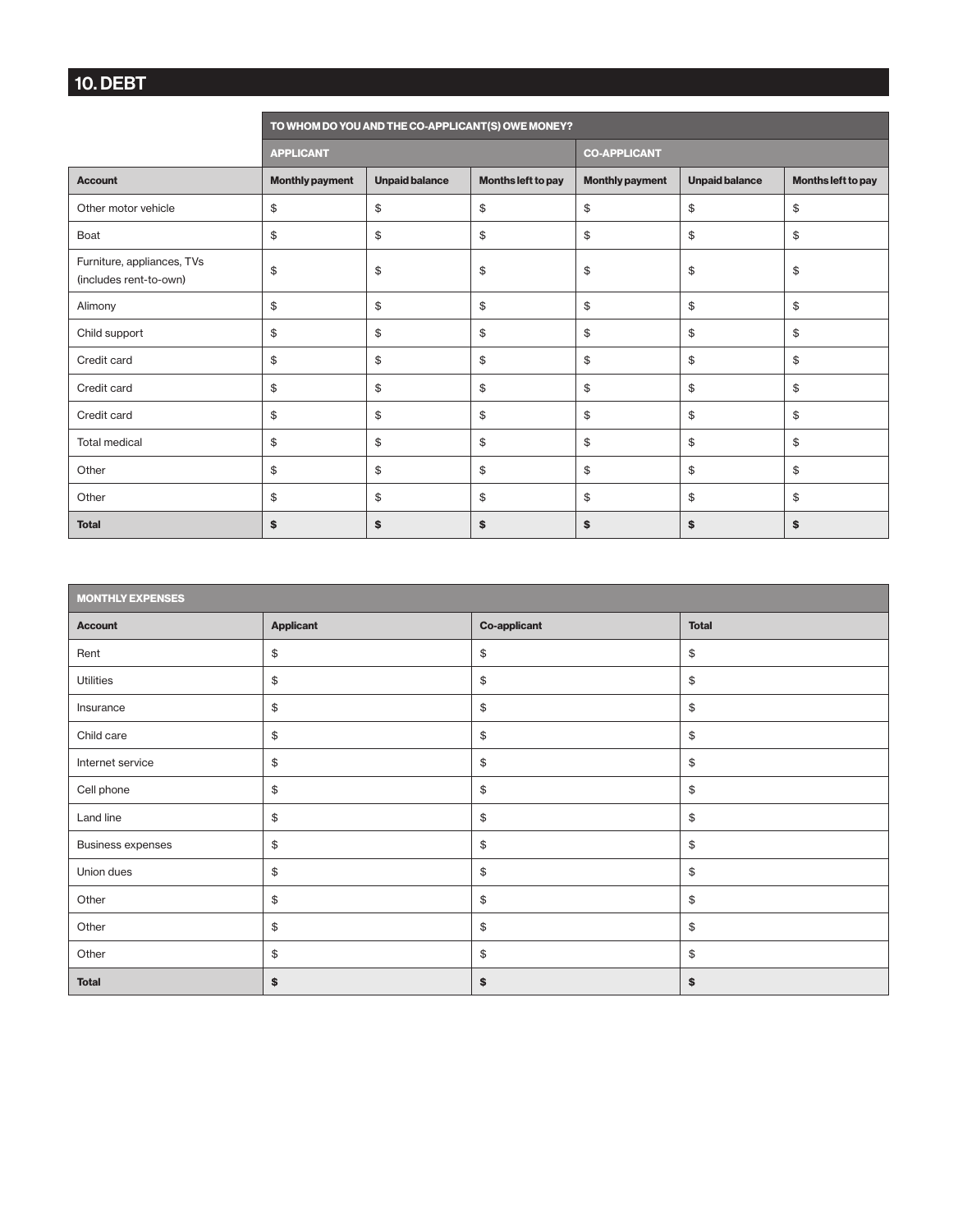#### 11. DECLARATIONS

Please check the box beside the word that best answers the following questions for you and the co-applicant:

|    |                                                                                                                                                     |        | <b>Applicant</b> |        |     |        | <b>Co-applicant</b> |        |              |
|----|-----------------------------------------------------------------------------------------------------------------------------------------------------|--------|------------------|--------|-----|--------|---------------------|--------|--------------|
| a. | Do you have any outstanding judgments because of a court decision against you?                                                                      | □      | Yes              | П.     | No. | П.     | Yes                 | П.     | No           |
| b. | Have you been declared bankrupt within the past seven years?                                                                                        | □      | Yes              | $\Box$ | No  | $\Box$ | Yes                 | $\Box$ | No           |
| C. | Have you had property foreclosed on or deed in lieu of foreclosure in the past seven years?                                                         | $\Box$ | Yes              | $\Box$ | No  | $\Box$ | Yes                 |        | $\Box$ No    |
| d. | Are you currently involved in a lawsuit?                                                                                                            | $\Box$ | Yes              | П.     | No  | П.     | Yes                 |        | $\square$ No |
| е. | Have you directly or indirectly been obligated on any loan which resulted in foreclosure, transfer<br>of title in lieu of foreclosure, or judgment? | $\Box$ | Yes              | П.     | No  | П.     | Yes                 | П.     | No           |
| f. | Are you currently delinguent or in default on any federal debt or any other loan, mortgage<br>financial obligation or loan guarantee?               | $\Box$ | Yes              | П.     | No. | П.     | Yes                 | П.     | No           |
| g. | Are you paying alimony or child support or separate maintenance?                                                                                    | П      | Yes              | $\Box$ | No  | П.     | Yes                 |        | $\square$ No |
| h. | Are you a co-signer or endorser on any loan?                                                                                                        | $\Box$ | Yes              | $\Box$ | No  | $\Box$ | Yes                 | $\Box$ | No           |
|    | Are you a U.S. citizen or permanent resident?                                                                                                       | $\Box$ | Yes              | П.     | No. | $\Box$ | Yes                 | П.     | No           |
|    | If you answered "yes" to any question a through h, or "no" to question i, please explain on a separate piece of paper.                              |        |                  |        |     |        |                     |        |              |

#### 12. AUTHORIZATION AND RELEASE

I understand that by filing this application, I am authorizing Dorchester Habitat for Humanity, Inc. to evaluate my actual need for the Habitat homeownership program, my ability to repay an affordable loan and other expenses of homeownership, and my willingness to be a partner through sweat equity.

I understand that the evaluation will include personal visits, a credit check and employment verification. I have answered all the questions on this application truthfully. I understand that if I have not answered the questions truthfully, my application may be denied, and that even if I have already been selected to receive a Habitat home, I may be disqualified from the program and forfeit any rights or claims to a Habitat home. The original or a copy of this application will be retained by Dorchester Habitat for Humanity, Inc. even if the application is not approved.

I also understand that Dorchester Habitat for Humanity, Inc. screens all applicants on the sex offender registry. By completing this application, I am submitting myself to such an inquiry. I further understand that by completing this application, I am submitting myself to a criminal background check.

| Applicant signature | Date | Co-applicant signature | Date |
|---------------------|------|------------------------|------|
| $\sqrt{}$           |      |                        |      |
|                     |      |                        |      |

PLEASE NOTE: If more space is needed to complete any part of this application, please use a separate sheet of paper and attach it to this application. Please mark your additional comments with "A" for applicant or "C" for co-applicant.

#### 13. RIGHT TO RECEIVE COPY OF APPRAISAL

This is to notify you that we may order an appraisal in connection with your loan and we may charge you for this appraisal. Upon completion of the appraisal, we will promptly provide a copy to you, even if the loan does not close.

| Applicant's name |  |  |
|------------------|--|--|
|------------------|--|--|

Co-applicant's name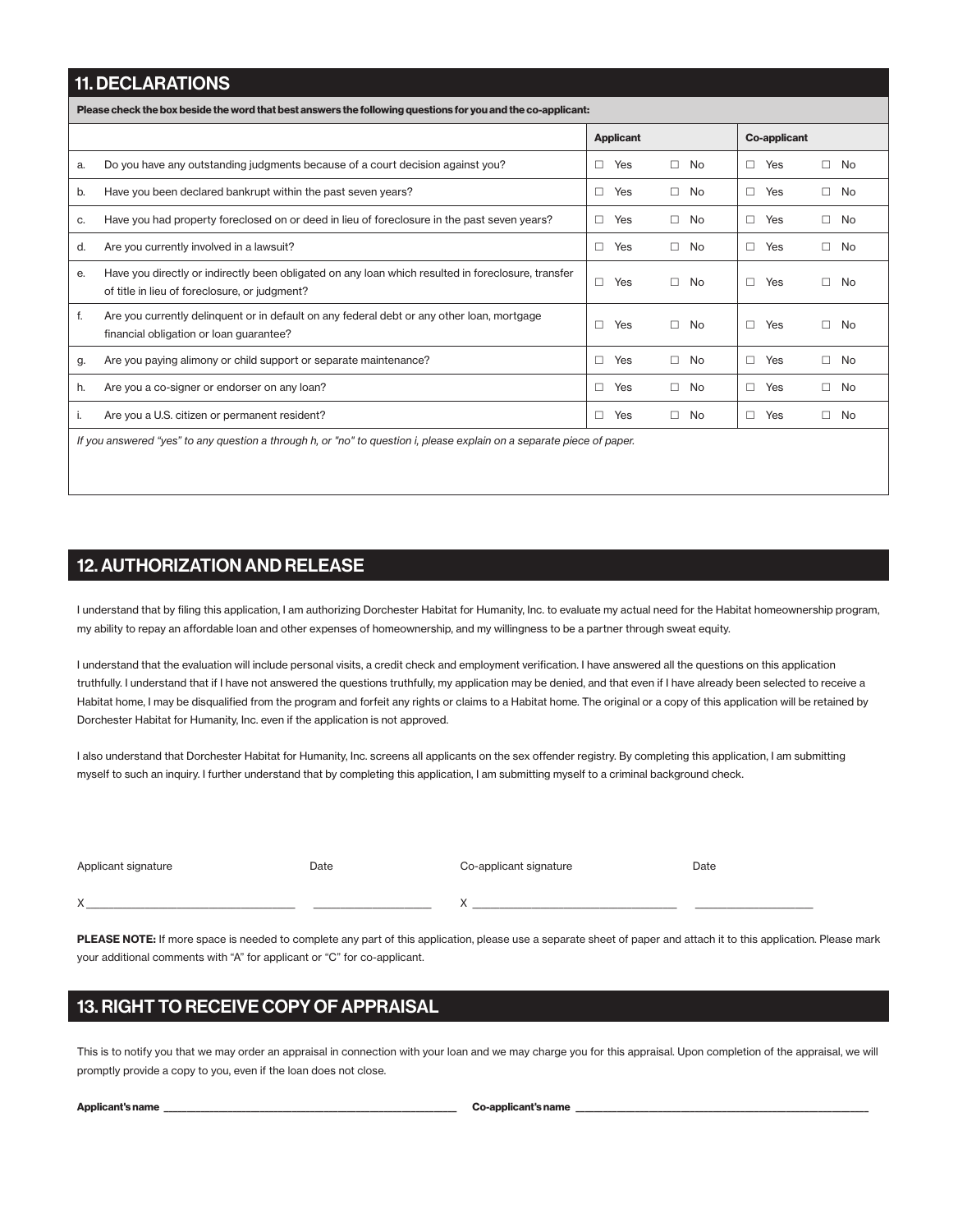#### 14. INFORMATION FOR GOVERNMENT MONITORING PURPOSES

PLEASE READ THIS STATEMENT BEFORE COMPLETING THE BOX BELOW: We are requesting the following information to monitor our compliance with the federal Equal Credit Opportunity Act, which prohibits unlawful discrimination. You are not required to provide this information. We will not take this information (or your decision not to provide this information) into account in connection with your application or credit transaction. The law provides that a creditor may not discriminate based on this information, or based on whether or not you choose to provide it. If you choose not to provide the information, we may note it by visual observation or surname

| <b>Applicant</b>                                              | <b>Co-applicant</b>                                           |  |
|---------------------------------------------------------------|---------------------------------------------------------------|--|
|                                                               |                                                               |  |
| I do not wish to furnish this information<br>□                | I do not wish to furnish this information<br>п                |  |
| Race (applicant may select more than one racial designation): | Race (applicant may select more than one racial designation): |  |
| American Indian or Alaska Native<br>$\Box$                    | American Indian or Alaska Native<br>п                         |  |
| Native Hawaiian or other Pacific Islander<br>□                | Native Hawaiian or other Pacific Islander<br>□                |  |
| Black/African-American<br>$\Box$                              | Black/African-American<br>□                                   |  |
| White<br>0                                                    | White<br>□                                                    |  |
| Asian<br>$\Box$                                               | Asian<br>п                                                    |  |
|                                                               |                                                               |  |
| <b>Ethnicity:</b>                                             | <b>Ethnicity:</b>                                             |  |
| $\Box$ Hispanic or Latino $\Box$ Non-Hispanic or Latino       | $\Box$ Hispanic or Latino $\Box$ Non-Hispanic or Latino       |  |
|                                                               |                                                               |  |
| Sex:                                                          | Sex:                                                          |  |
| $\Box$<br>$\Box$ Female<br>Male                               | $\Box$ Female<br>$\Box$<br>Male                               |  |
|                                                               |                                                               |  |
|                                                               |                                                               |  |
|                                                               |                                                               |  |
| <b>Marital status:</b>                                        | <b>Marital status:</b>                                        |  |
| Married<br>0                                                  | Married<br>П.                                                 |  |
| Separated<br>$\Box$                                           | Separated<br>□                                                |  |
| Unmarried (single, divorced, widowed)<br>$\Box$               | Unmarried (single, divorced, widowed)<br>п                    |  |
|                                                               |                                                               |  |
|                                                               |                                                               |  |
|                                                               |                                                               |  |
|                                                               |                                                               |  |
|                                                               |                                                               |  |
|                                                               |                                                               |  |

| To be completed only by the person conducting the interview |                                    |      |  |
|-------------------------------------------------------------|------------------------------------|------|--|
| This application was taken by:                              | Interviewer's name (print or type) |      |  |
| Face-to-face interview<br>□                                 |                                    |      |  |
| By mail<br>□                                                | Interviewer's signature            | Date |  |
| By telephone<br>□                                           |                                    |      |  |
|                                                             | Interviewer's phone number         |      |  |
|                                                             |                                    |      |  |
|                                                             |                                    |      |  |